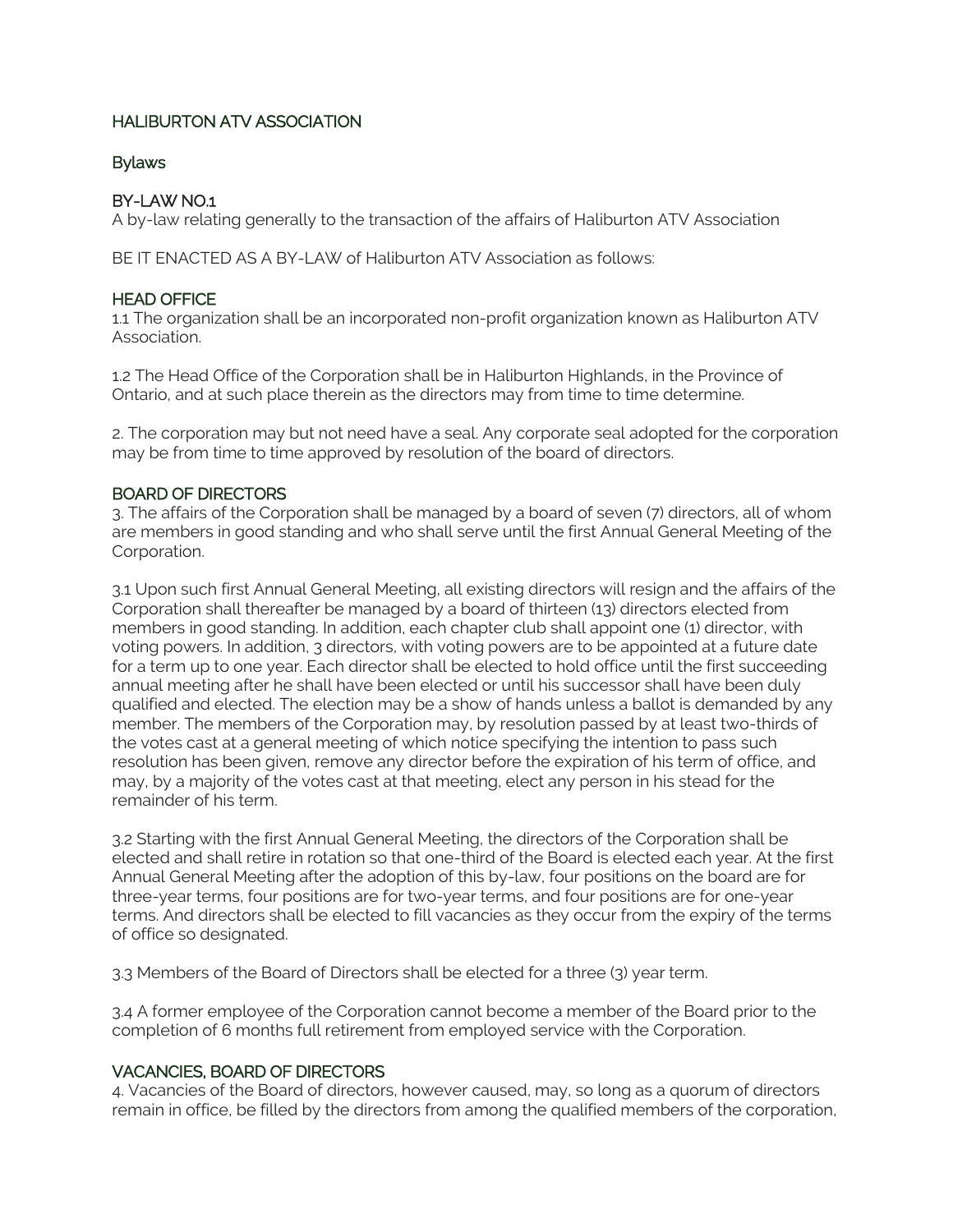if they shall see fit to do so, otherwise such vacancy shall be filled at the next Annual meeting of the members at which the directors for the ensuing year are elected, but if there is not a quorum of directors, the remaining directors shall forthwith call a meeting of the members to fill the vacancy. If the number of directors is increased by special resolution between terms, a vacancy or vacancies, to the number of the authorized increased, shall thereby be deemed to have occurred, which may be filled in the manner above provided.

# QUORUM AND MEETINGS, BOARD OF DIRECTORS

5. Five (5) directors shall form a quorum for the transaction of business. Except as otherwise required by law, the board of directors may hold its meetings at such place or places as it may from time to time determine. No formal notice of such meeting shall be necessary, if all the directors are present or if those present have signified their consent to the meeting being held in their absence. The board may appoint a day or such days in any month or months for regular meetings at an hour to be named and of such regular meeting no notice need be sent. A directors' meeting may also be held, without notice, immediately following the annual meeting of the corporation. The directors may consider or transact any business either special or general at any meeting of the board. Special director's meetings may be formally called by the President or Vice-President or by the Secretary on direction of the President or Vice-President, or by the secretary on direction in writing of two directors. Notice of such meetings shall be delivered, telephoned, telecopied or emailed to each director not less than two (2) days before the meeting is to take place. The statutory declaration of the Secretary or President that notice has been given pursuant to this by-law shall be sufficient and conclusive evidence of the giving of such notice.

5.1 The Board of Directors shall meet at least six (6) times in each fiscal year, and no more than one hundred (100) days shall lapse between meetings.

# ERRORS IN NOTICE, BOARD OF DIRECTORS

6. No error or omission in giving such notice for a meeting of directors shall invalidate such meeting or invalidate or make void any proceedings taken or had at such meeting and any director may at any time waive notice of any such meeting and may ratify and approve of any or all proceedings taken or had thereat.

# VOTING, BOARD OF DIRECTORS

7. Questions arising at any meeting of directors shall be decided by a majority of votes. The Chairperson is not entitled to vote; however, in case of an equality of votes, the Chairperson shall have the casting vote. All votes at such meetings shall be taken by ballot if so demanded by any director present, but if no demand be made, the vote shall be taken in the usual way by assent or dissent. A declaration by the Chairperson that a resolution has been carried and an entry to that effect in the minutes shall be admissible in evidence as prima facie proof of the fact without proof of the number or proportion of the votes recorded in favour of or against such resolution. In the absence of the President, his duties may be performed by the Vice-President or such other director as the board may from time to time appoint for the purpose.

# **POWERS**

8. The directors of the Corporation may administer the affairs of the Corporation in all things and make cause to be made for the Corporation, in its name, any kind of contract which the Corporation may lawfully enter into and, save as hereinafter provided, generally, may exercise all such other powers and do all such other acts and things as the Corporation is by its charter or otherwise authorized to exercise and do.

Without any way derogating from the foregoing, the directors are expressly empowered, from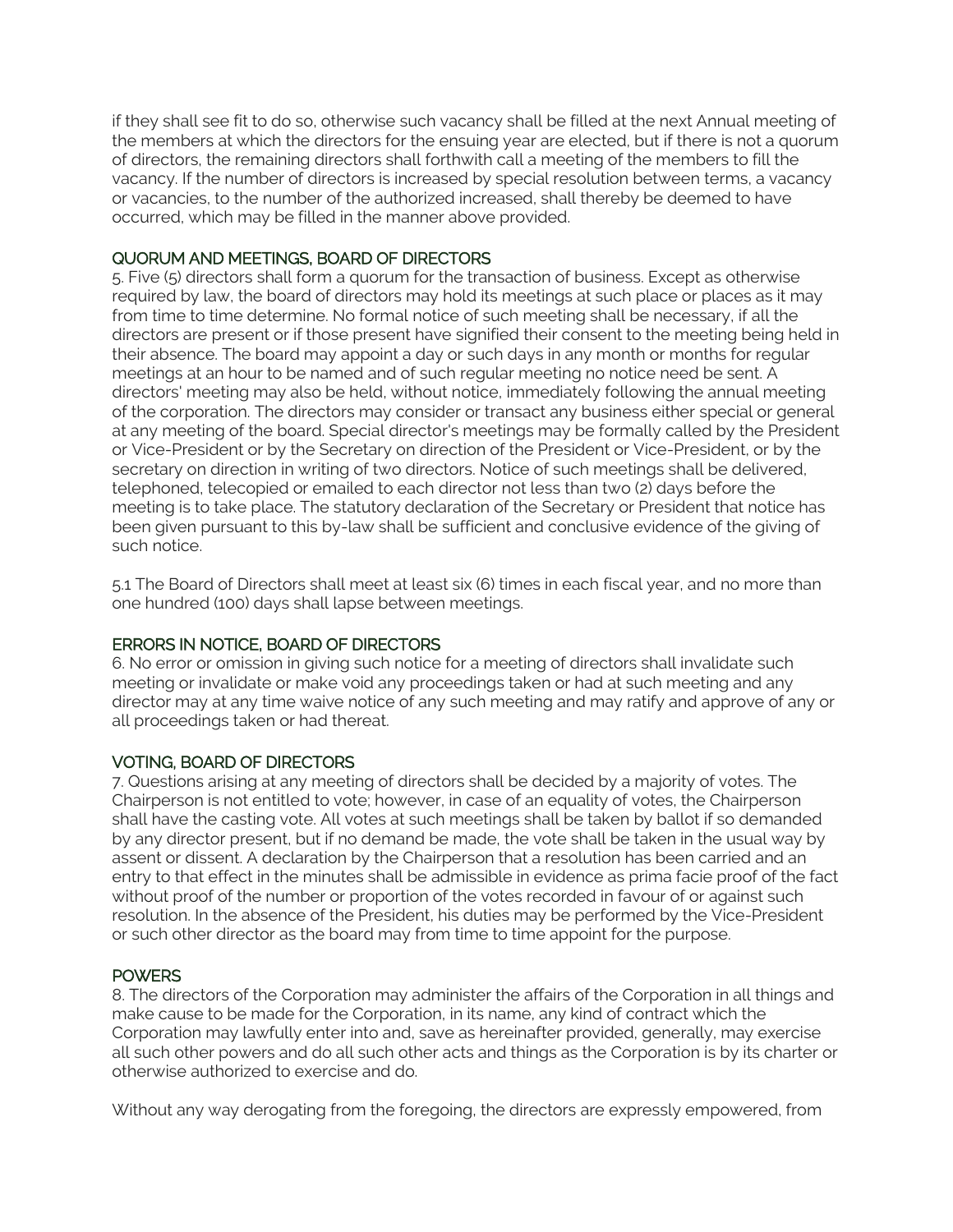time to time, to purchase, lease or otherwise acquire, alienate, sell, exchange, or otherwise dispose of shares, stocks, rights warrants, options and other securities, lands, buildings and other property, movable or immovable, real or personal, or any right or interest therein owned by the Corporation, for such consideration and upon such terms and conditions as they may deem advisable.

## RENUMERATION OF DIRECTORS

9. The directors shall serve without compensation and no director shall directly or indirectly receive any profit from his position as such; reasonable expenses incurred by any director in the performance of his duty may be paid.

# CONFLICT OF INTEREST

10.Every director is in a fiduciary relation with the Corporation and is under an obligation to act in the utmost good faith towards the Corporation in his dealings with it or on its behalf. No director shall place himself in a position where there is a conflict between his duties as a director and his other interests.

Every director who is in any way directly or indirectly interested in an existing or proposed contract, transaction or arrangement with the Corporation or who otherwise has a conflict of interest shall declare his interest fully at a meeting of the directors and shall refrain from discussion and voting in respect of the matter on which he has declared a conflict.

Every disclosure of interest shall be recorded in the minutes of the meeting.

# TERMINATION OF DIRECTORS

11. A director may be removed from office as follows:

- 1. A director shall cease to be a director upon his resignation in writing, upon his death, or if he becomes bankrupt or deemed mentally incompetent.
- 2. 1. A director shall cease to be a director upon his resignation in writing, upon his death, or if he becomes bankrupt or deemed mentally incompetent.
- 3. 2.1 A director shall be deemed to have resigned if such director has missed three (3) consecutive Board Meetings without sufficient cause. Prior to declaring a vacancy with respect of such deemed resignation, the board is obliged to inform itself of any circumstances which contributed to the director's absences; or
- 4. 3.0 In accordance with Article 3 the members in good standing may, by resolution passed by at least two-thirds (2/3) of said members of the Corporation in good standing, of which due notice specifying the intention to pass such a resolution has been given, remove any director before the expiration of his term of office, and may, by a majority of votes of said members of the Corporation cast at that meeting, elect any person to serve for the remainder of his term as a director.

# OFFICERS OF THE CORPORATION

12. There shall be a President, a Vice-President, a Past President, a Secretary, and a Treasurer or in lieu of a Secretary and Treasurer, a Secretary/Treasurer and such other officers as the Board of Directors may determine by by-law from time to time. One person may hold more than one office except the offices of President, Vice-President and Past President. The President, Vice-President and Secretary/Treasurer shall be elected from among their number at the first meeting of the Board after the annual election of such board of directors, provided that in default of such election the then incumbents, being members of the board, shall hold office until their successors are elected. The other officers of the Corporation need not be members of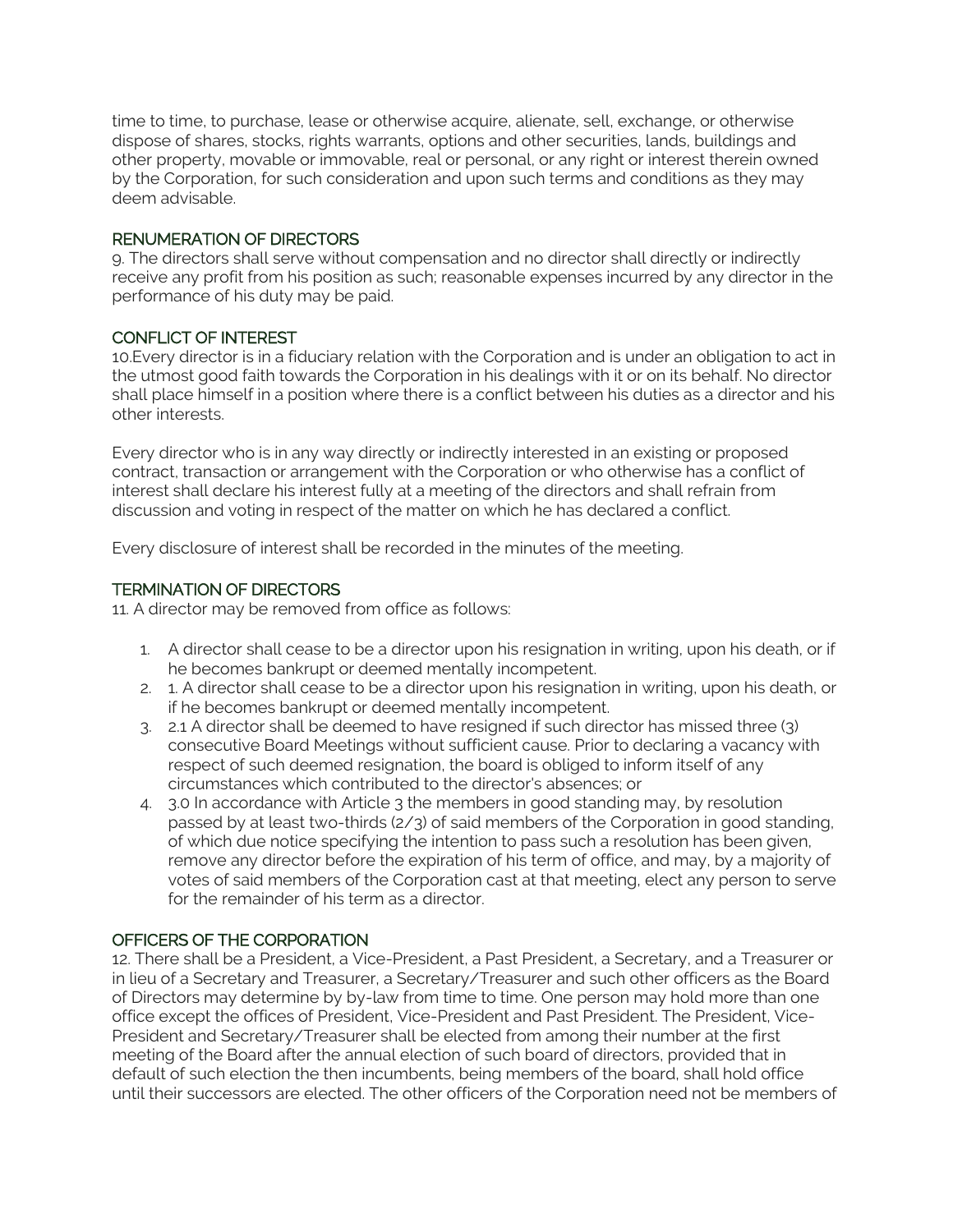the board and in absence of written agreement to the contrary, the duties of all officers shall be settled from time to time by the board. The President, the Vice-President, the Secretary and the Treasurer or the Secretary/Treasurer shall be members of the Executive Committee.

# DUTIES OF PRESIDENT AND VICE PRESIDENT

13. The President shall, when present, preside at all meetings of the members of the Corporation and of the board of directors. The President shall also be charged with the general management and supervision of the affairs and operations of the Corporation. The President with the Secretary, or other officers appointed by the board for the purpose, shall sign all by-laws and policy and/or procedures statements. During the absence or inability of the President, his duties and powers may be exercised by the Vice-President, and if the Vice-President, or such other director as the board may from time to time appoint for the purpose, exercises any such duty or power, the absence or inability of the President shall be presumed with reference thereto.

# DUTIES OF THE PAST-PRESIDENT

13.1 The Past President shall have a place on the board of directors if he wants to remain with the association and intends to maintain an active role as a volunteer. This would be an ex-officio position. This person would have a vote. Duties would include chairing a nomination committee, attending other committee meetings, overseeing media releases and other jobs the president may request of him, relying on his experience.

# DUTIES OF THE SECRETARY

14. The Treasurer, or person performing the usual duties of a Treasurer, shall keep full and accurate accounts of all receipts and disbursements of the Corporation in proper books of account and shall deposit all moneys or other valuable effects in the name and to the credit of the Corporation in such bank or banks as may from time to time be designated by the board of directors. He shall disburse the funds of the Corporation under the direction of the board of directors, taking proper vouchers therefore and shall render to the board of directors at the regular meetings thereof or whenever required of him, an account of all his transactions as Treasurer, and of the financial position of the Corporation. He shall also perform such other duties as may from time to time be determined by the board of directors.

# DUTIES OF THE TREASURER

15. The Treasurer, or person performing the usual duties of a Treasurer, shall keep full and accurate accounts of all receipts and disbursements of the Corporation in proper books of account and shall deposit all moneys or other valuable effects in the name and to the credit of the Corporation in such bank or banks as may from time to time be designated by the board of directors. He shall disburse the funds of the Corporation under the direction of the board of directors, taking proper vouchers therefore and shall render to the board of directors at the regular meetings thereof or whenever required of him, an account of all his transactions as Treasurer, and of the financial position of the Corporation. He shall also perform such other duties as may from time to time be determined by the board of directors. He shall be authorized to defer any or all of these duties to the HATVA staff as is required from time to time.

# DUTIES OF OTHER OFFICERS

16. The duties of all other officers of the Corporation shall be such as the terms of their engagement call for or the board of directors requires of them.

# TERMS OF OFFICE

17. The President, Vice-President, Secretary, Treasurer or Secretary-Treasurer shall be appointed by the Board of Directors in each case to hold office for two (3) years.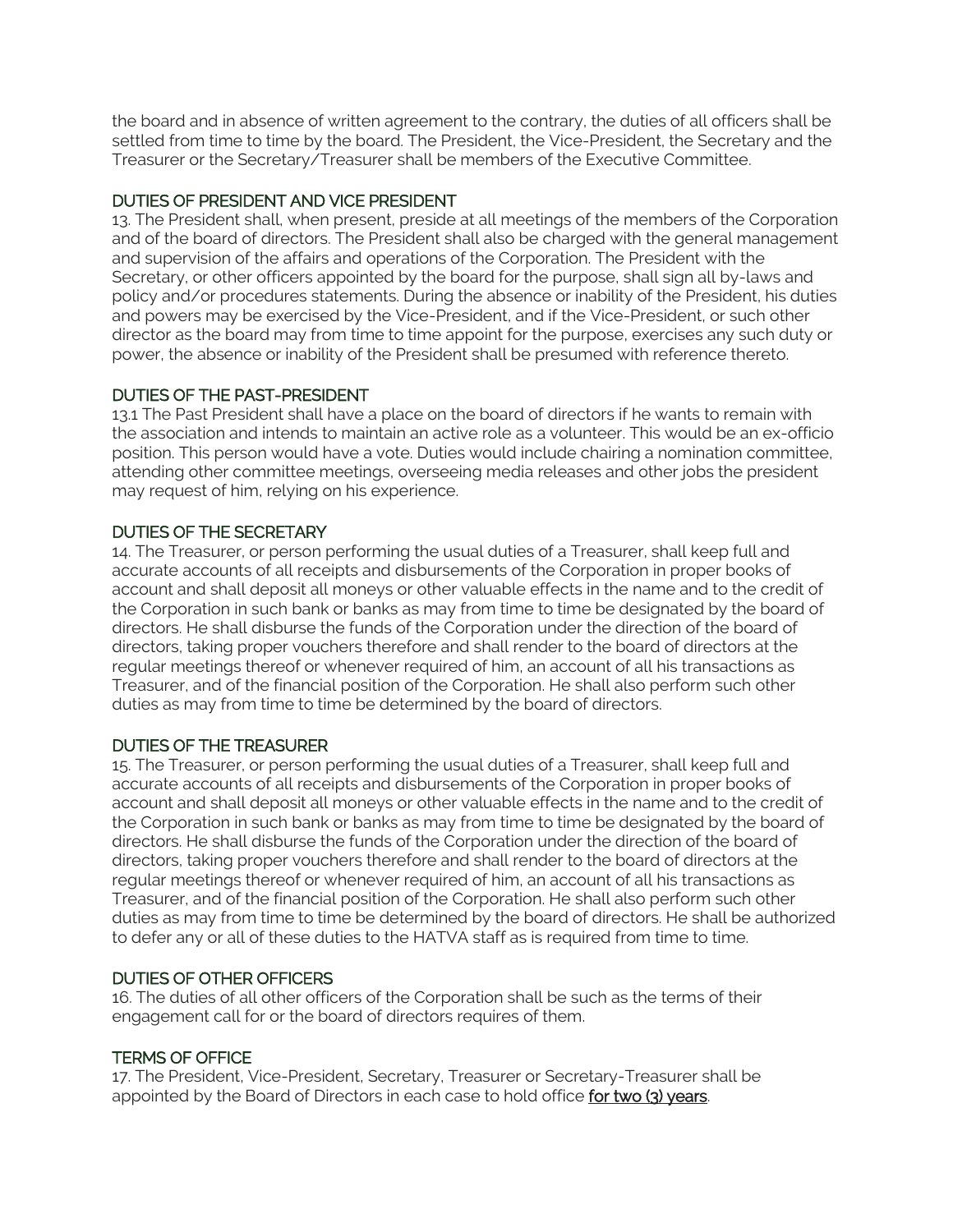## RENUMERATION OF OFFICERS

18. All officers shall serve without compensation and no officer shall directly or indirectly receive any profit from his position as such: reasonable expenses incurred by any officer in the performance of his duty may be paid.

## COMMITTIES OF THE CORPORATION

#### Executive Committee

19. There shall be an Executive Committee comprised of the President, Vice-President, Secretary and Treasurer, or Secretary-Treasurer, who shall be responsible for the affairs of the Corporation between meetings of the board of directors and shall fully report on all decisions made by the committee at the next board meeting following any such decision.

#### Other Committees

20. The directors may appoint such other Committees from among the members of the Corporation to perform such business or undertakings as may be designed by the Board of directors thereof. Such Committee or Committees shall keep minutes of its or their transactions and report same to the regular meetings of the Board provided that, the extent of the powers of such Committee or Committees shall be clearly defined by resolution of the Board of Directors thereof and that the actions of such Committee or Committees shall not be binding upon the Corporation without the approval of the Board thereof as the case may be. The Chairperson of such Committee or Committees shall be appointed from the members of the Board.

### LIMITATIONS, INTENT AND OPERATION AS HALIBURTON ATV ASSOCIATION

23. Haliburton ATV Association is a non-profit organization whose purpose is to foster and promote responsible ATV events, trail touring, trail development in co-operations with other trail use stakeholders.

23.1 Club members will respect and abide by all existing laws that may apply to the operation of the association and shall respect existing laws in respect to the operation of ATV vehicles including but not limited to the Highway Traffic Act and the Off-road Vehicle Act and also may include any special restrictions placed by HATVA.

23.2 Haliburton ATV Association is a stakeholder partner with surrounding snowmobile associations and as such will endeavor at all times to work co-operatively with these associations and assist in the trail development, maintenance and operation when appropriate.

23.3 Haliburton ATV Association business is conducted in Haliburton County and surrounding areas, and the corporation shall not maintain a clubhouse or similar premises outside of Haliburton County.

#### 23.4 For future use.

23.5 Members of Haliburton ATV association need not own an ATV vehicle but must support the use of ATV use as a legitimate recreational sport and as such may not pay membership dues or become a member with the intent of damaging the corporation or with intentions of causing detriment to the operation of the corporation. Exclusion or termination of membership due to this behavior will be determined by a majority of the Board of Directors.

23.6 Be it resolved that Haliburton ATV Association was founded as a not for profit ATV club association and it must remain a not for profit ATV club association during the total life duration of the not for profit corporation. The HATVA cannot be dissolved or converted to a for profit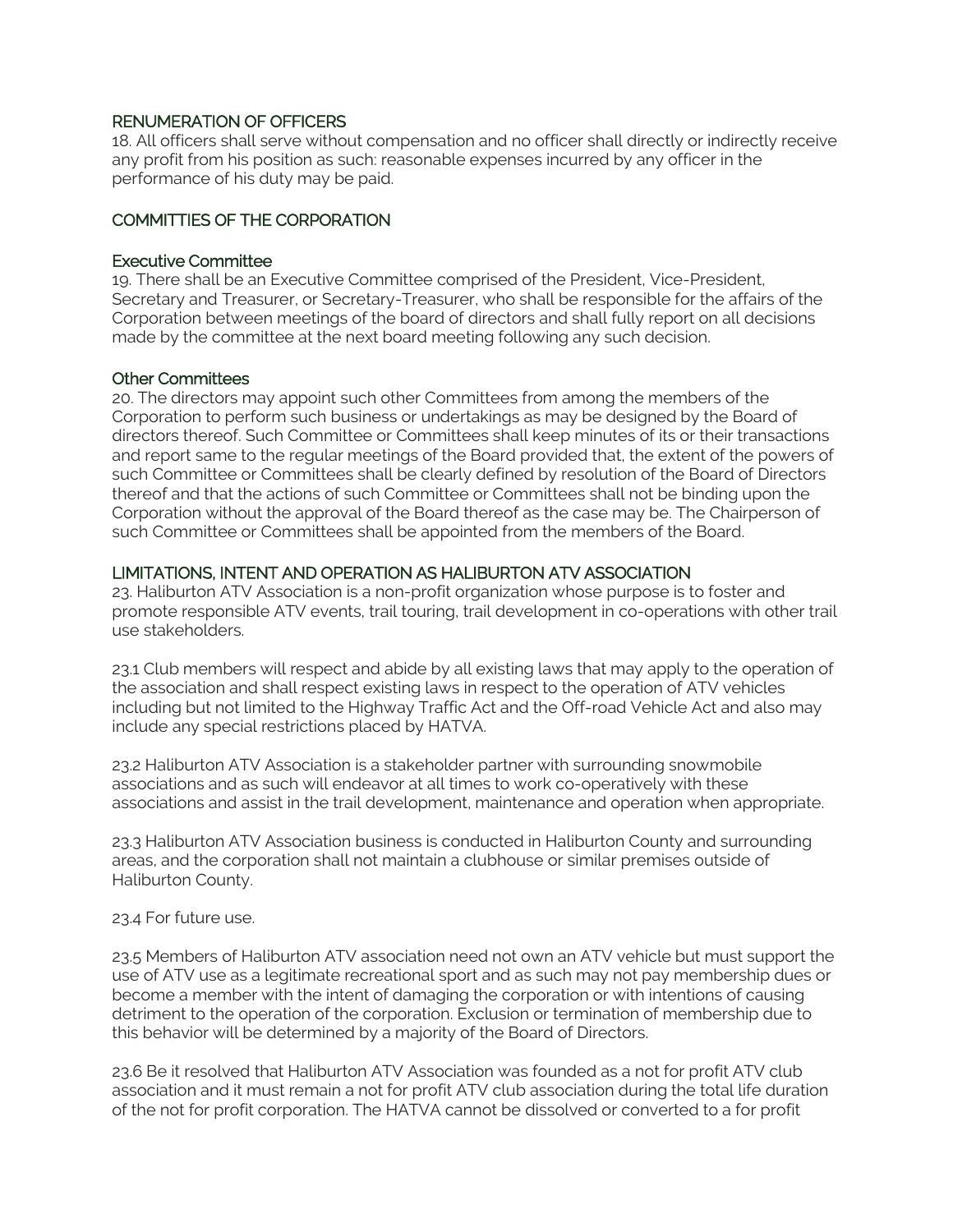enterprise without 100% Board of Director support for such a change and a clear majority (over 51%) of all registered members that must be conducted by referendum at an annual AGM. A members failure to cast a vote in this regard would be seen as a vote for status quo - to remain as a not for profit ATV club association.

## EXECUTION OF DOCUMENTS

24. Deeds, transfers, licenses, contracts and engagements on behalf of the Corporation shall be signed by two (2) persons who are officers, and the Secretary shall affix the seal of the Corporation to such instruments as require the same.

Contracts in the ordinary course of the Corporation's operations may be entered into on behalf of the Corporation by the President and/or Secretary or by any person or persons authorized by the board.

Any one (1) of the officers of the Corporation and the Treasurer, or any person or persons from time to time designated by the board of directors may transfer any and all shares, bonds or other securities from time to time standing in the name of the Corporation in its individual or any other capacity or as trustee or otherwise and may accept in the name and on the behalf of the Corporation transfers of shares, bonds, or other securities from time to time transferred to the Corporation, and may affix the corporate seal to any such transfers or acceptances of transfers and may make, execute and deliver under the corporate seal any and all instruments in writing necessary or proper for such purposes, including the appointment of an attorney or attorneys to make or accept transfers or shares, bonds or other securities on the books of any company or corporation.

Notwithstanding any provisions to the contrary contained in the by-laws of the Corporation, the board of directors may at any time direct the manner in which, and the person or persons by whom, any particular instrument, contract or obligation of the Corporation may or shall be executed.

# BOOKS AND RECORDS

25. The directors shall see that all necessary books and records of the Corporation required by the by-laws of the Corporation or by any applicable statute or law are regularly and properly kept.

#### **MEMBERSHIP**

26. . Membership shall be open to any individual who is twelve (12) years of age or more, who supports the purposes and objectives of the Corporation, after application in the form authorized by the Board of Directors shall have been received and approved of by the directors, and after payment of the required membership fee.

Each member shall promptly be informed by the Secretary of his admission as a member.

There shall be two types of membership: Riders & Social (non riders) - terms of membership types shall be determined by the Board of Directors. Each riding member in good standing who is eighteen (18) years of age or more {with a maximum of two votes per Family membership) shall be entitled to one vote on each question arising at any annual or general meeting of the members providing such person has been a member for at least twenty (20) days prior to the said meeting.

Employees of the Corporation and their immediate family members, including spouses, children and siblings are not eligible for membership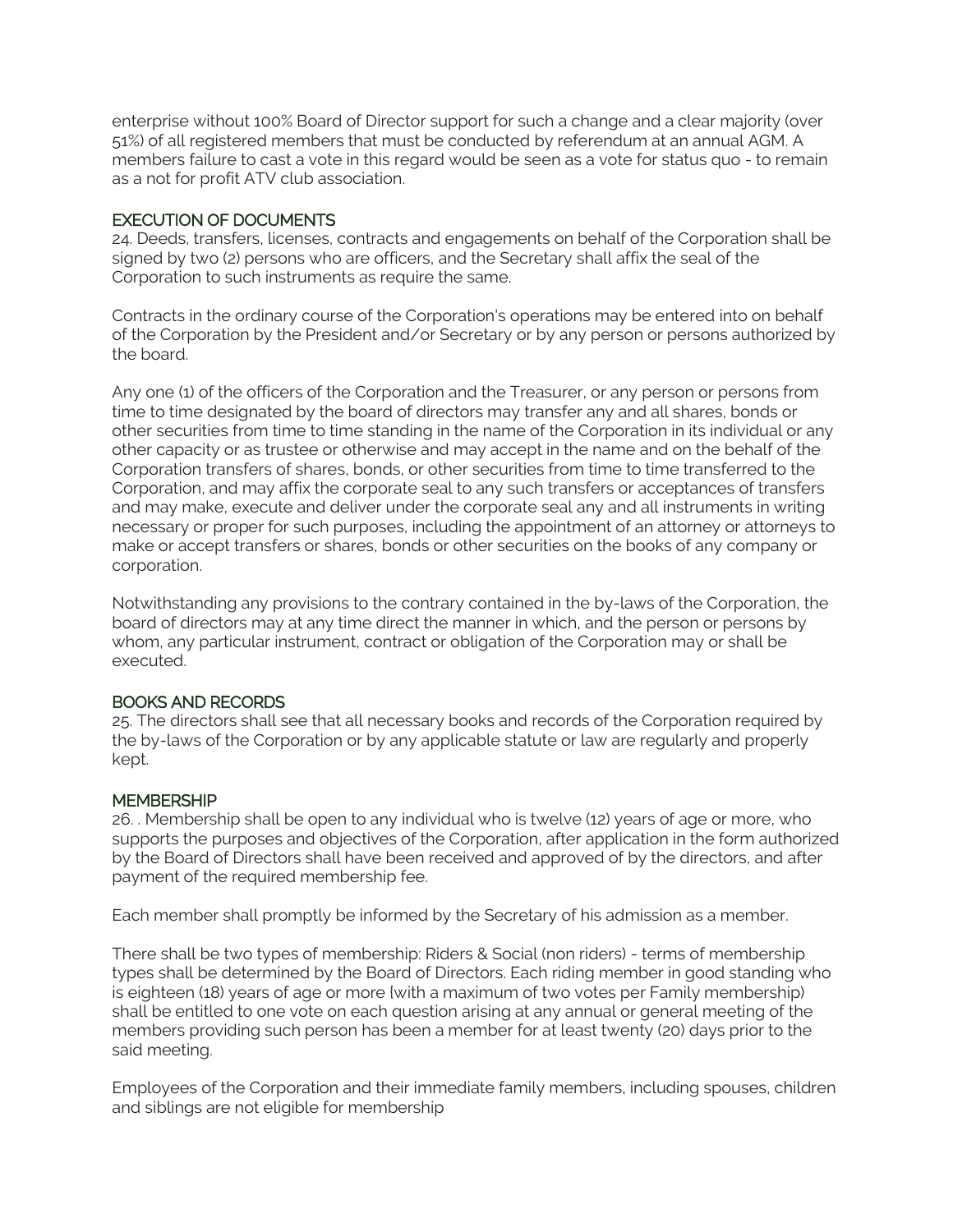Members may resign by resignation in writing, which shall be effective upon the date received by the Secretary of the Corporation.

The interest of a member in the Corporation shall not be transferable and shall lapse and cease to exist upon the death of such member of when he shall cease to be a member by resignation, non-payment of required membership dues, or otherwise in accordance with this by-law, provided always that the members of the Corporation may, by resolution passed by at least two-thirds (2/3) of the votes cast at a meeting of members of which notice specifying the intention to pass such resolution has been given, terminate the membership of any member of the Corporation.

26.1 1 Annual membership may be automatically renewed for each subsequent year by payment of the required annual dues on or before the date of the expiry of the current membership year. No member shall be entitled to vote at or to receive notice of meetings of members while fees are unpaid. Notice of assessment of fees for the next following membership year shall be mailed or sent electronically to each regular member at least fifteen (15) days prior to their end of the current membership year.

26.2 It is the right, responsibility and privilege of members of the Corporation to be informed; to attend all meetings of the members of the Corporation; to speak; to propose motions and resolutions; to vote upon all resolutions to amend by-laws of the Corporation, any resolution dealing with the number, election, rights, powers and privileges of the Board of Directors, or any resolution which may properly come before the membership; and to elect the Board of Directors in accordance with Article 3.3 above.

26.3 Membership types and dues will be determined from time to time by the Board of Directors.

#### ANNUAL AND OTHER MEETINGS OF MEMBERS

27. The annual or any other general meeting of the members shall be held within six (6) months following the end of the corporation's fiscal year at the head office of the Corporation or elsewhere in Haliburton County as the board of directors may determine and on such day and time as said directors shall appoint.

At every annual meeting, in addition to any other business that may be transacted, the report of the directors, the financial statement and the report of the auditors shall be presented and a board of directors elected and auditors appointed for the ensuing year and the remuneration of the auditors shall be fixed. Directors may vote by motion to postpone audited statements by up to one year provided that a majority of the Board of Directors support such a motion and subject to the Corporations Act, Ontario compliance. The members may consider and transact any business either special or general without any notice thereof at any meeting of the members except for amendments to by-laws as per Article 3.6. The board of directors or the President or Vice-President shall have power to call at any time a general meeting of the members of the Corporation. No public notice nor advertisement of members' meetings, annual or general, shall be required, but notice of time and place of every such meeting shall be given to each member by sending the notice by prepaid mail, telecopier or email, ten (10) business days before the time fixed for the holding of such meeting; provided that any meetings of members may be held at any time and place without such notice if all the members of the Corporation are present thereat or represented by proxy duly appointed and at such meeting any business may be transacted which the corporation at annual or general meetings may transact.

At the discretion of the Board of Directors, the annual or any other meeting of the members of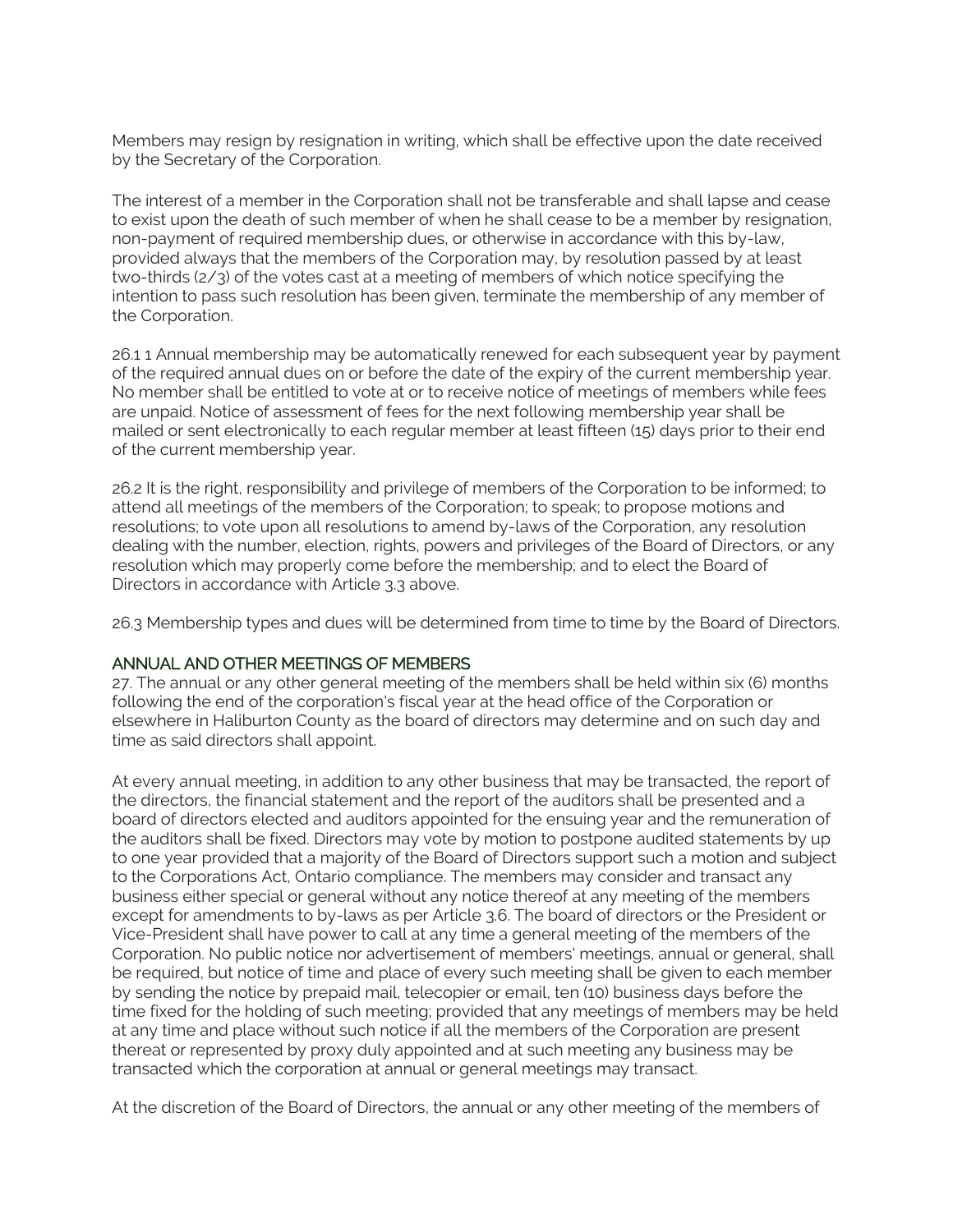the Corporation shall be open to the public, subject to 7 days notification to the Board of the attendance of such guest(s). Persons attending shall not have the right to vote unless otherwise entitled by this by-law or any resolution of the membership.

## ERROR OR OMISSION IN NOTICE

28. No error or omission in giving notice of any annual or general meeting or any adjourned meeting, whether annual or general, of the members of the Corporation shall invalidate such meeting or make void any proceedings taken thereat and any member may at any time waive notice of any such meeting and may ratify, approve and confirm any or all proceedings taken or had thereat. For the purpose of sending notice to any member, director or officer for any meeting or otherwise, the address of any member, director or officer shall be his last address recorded in the books of the Corporation.

# ADJOURMENTS

29. Any meeting of the members or of the directors may be adjourned to any time and from time to time and such business may be transacted at such adjourned meeting as might have been transacted at the original meeting from which such adjournment took place. No notice shall be required of any such adjournment. Such adjournment may be made notwithstanding that no quorum is present.

# QUORUM OF MEMBERS

30. A quorum for the transaction of business at any meeting of members shall consist of not less than five (5) members present in person or represented by proxy; provided that in no case can any meeting be held unless there are three (3) members present in person.

# VOTING OF MEMBERS

31. Subject to the provisions, if any, contained in the Letters Patent of the Corporation, each member of the Corporation, with the exception of the Chairperson shall at all meetings of members be entitled to one (1) vote and he may vote by proxy. Such proxy need not himself be a member but before voting shall produce and deposit with the Secretary sufficient appointment in writing from his constituent or constituents. No member shall be entitled either in person or by proxy to vote at meetings of the Corporation unless he has paid all dues or fees, if any, payable by him.

At all meetings of members every question shall be decided by a majority of the votes of the members present in person or represented by proxy unless otherwise required by the by-laws of the Corporation, or by law. Every question shall be decided in the first instance by a show of hands unless a poll is demanded by any member. Upon a show of hands, every member having voting rights shall have one (1) vote, and unless a poll be demanded by a declaration by the Chairperson that a resolution has been carried or not carried an entry to that effect in the minutes of the Corporation shall be admissible in evidence as prima facie proof of the fact without proof of the number of proportion of the votes accorded in favour of or against such resolution. The demand shall be decided by a majority of votes given by the members present in person or by proxy, and such poll shall be taken in such manner as the Chairperson shall direct the result of such poll shall be deemed the decision of the Corporation in general meeting upon the matter in question. The Chairperson shall not be entitled to a vote, but in case of an equality of votes at any general meeting, whether upon a show of hands or at a poll, the Chairperson shall be entitled to the casting vote.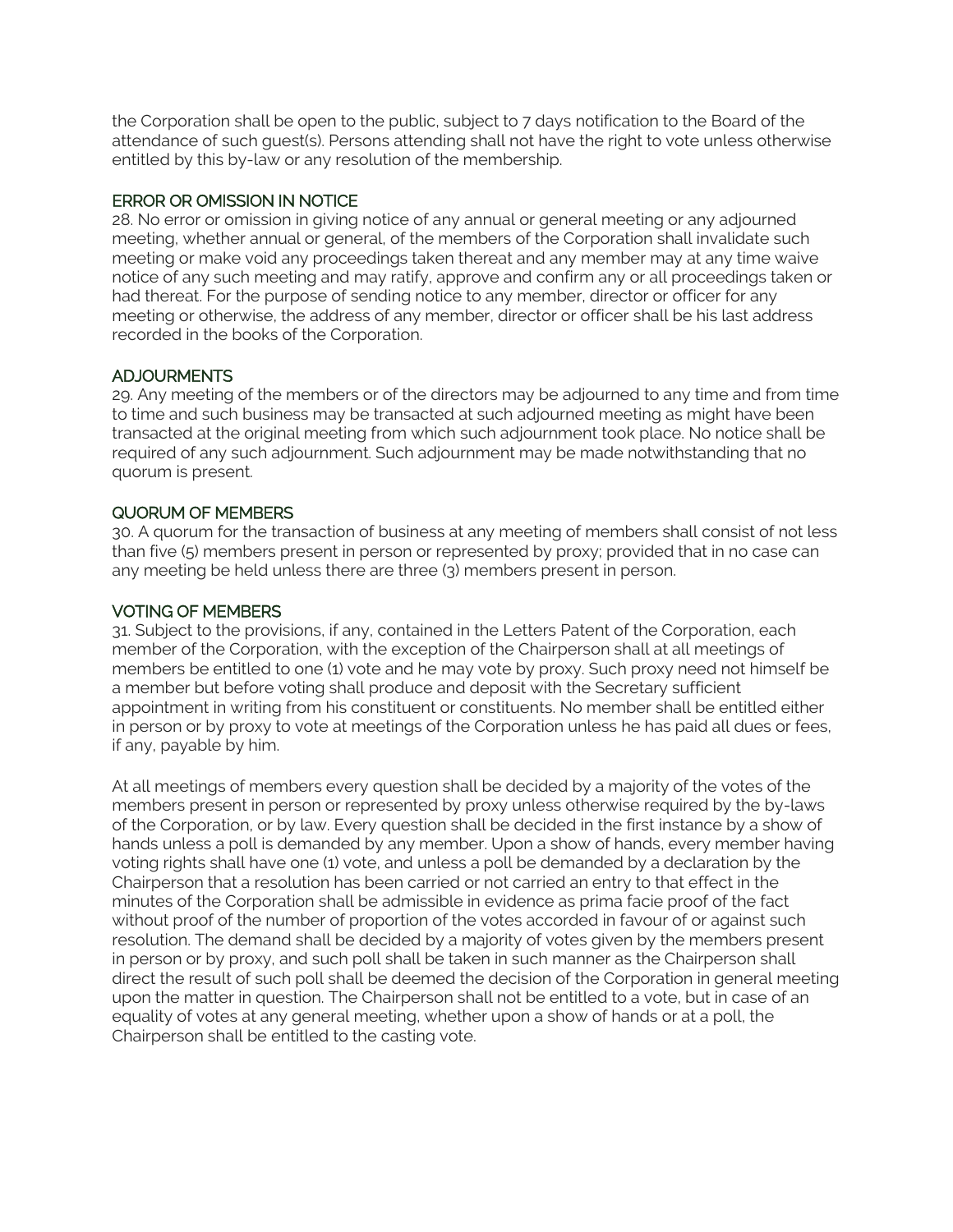## FINACIAL YEAR

32. Unless otherwise ordered by the board of directors, the fiscal year of the Corporation shall terminate on the 31st day of December in each year.

## CHEQUES, ETC.

33. All cheques, bills of exchange of other orders for the payment of money, notes or other evidence of indebtness issued in the name of the Corporation shall be signed by such officer or officers, agent or agents of the Corporation and in such manner as shall from time to time be determined by resolution of the Board of Directors.

# DEPOSIT OF SECRURITIES FOR SAFEKEEPING

34. The securities of the Corporation shall be deposited for safekeeping with one (1) or more bankers, trust companies or other financial institutions to be selected by the board of directors. Any and all securities so deposited may be withdrawn from time to time, only upon the written order of the Corporation signed by such officer or officers, agent or agents of the Corporation, and in such manner as shall from time to time be determined by resolution of the board of directors and such authority may be general or confined to specific instances. The institutions which may be so selected as custodians by the board of directors shall be fully protected in acting in accordance with the direction of the board of directors and shall in no event be liable for the due application of the securities so withdrawn from deposit or the proceeds thereof.

### **NOTICE**

35. Any notice (which term includes any communication or document) to be given. Sent, delivered or server pursuant to the Act, the letters patent, the by-laws or otherwise to a member, director, officers or auditor shall be sufficiently given if delivered personally to the person to whom it is to be given or if delivered to his recorded address or if mailed to him at his recorded address by prepaid air or ordinary mail, of if sent to him at his recorded address by any means of prepaid transmitted or recorded communication. A notice so delivered shall be deemed to have been given when it is delivered personally or at all the recorded address as aforesaid: a notice so mailed shall be deemed to have been given when deposited in a post office or public letter box; and a notice sent by any means transmitted or recorded communication shall be deemed to have been given when dispatched or delivered to the appropriate communication company or agency or its representative for dispatch. The Secretary may change or cause to be changed the recorded address of any member, director, officer or auditor in accordance with any information believed by him to be reliable.

#### **BORROWING**

36. The directors may from time to time:

- 1. 1. Borrow money on the credit of the Corporation; or
- 2. 2. Issue, sell or pledge securities of the Corporation; or
- 3. 3. Charge, mortgage, hypothecate or pledge all or any of the real or personal property of the Corporation, including book debts, rights, powers, and undertakings, to secure any securities or any money borrowed, or the debt, or any other obligations or liability of the Corporation.

From time to time the directors may authorize any director, officer, or employee of the Corporation or any other person to make arrangements with reference to the moneys borrowed or to be borrowed as aforesaid and as to the terms and conditions of the loan thereof, and as to the securities to be given thereof, with power to vary or modify such arrangements, terms and conditions and to give such additional securities for any moneys borrowed or remaining due by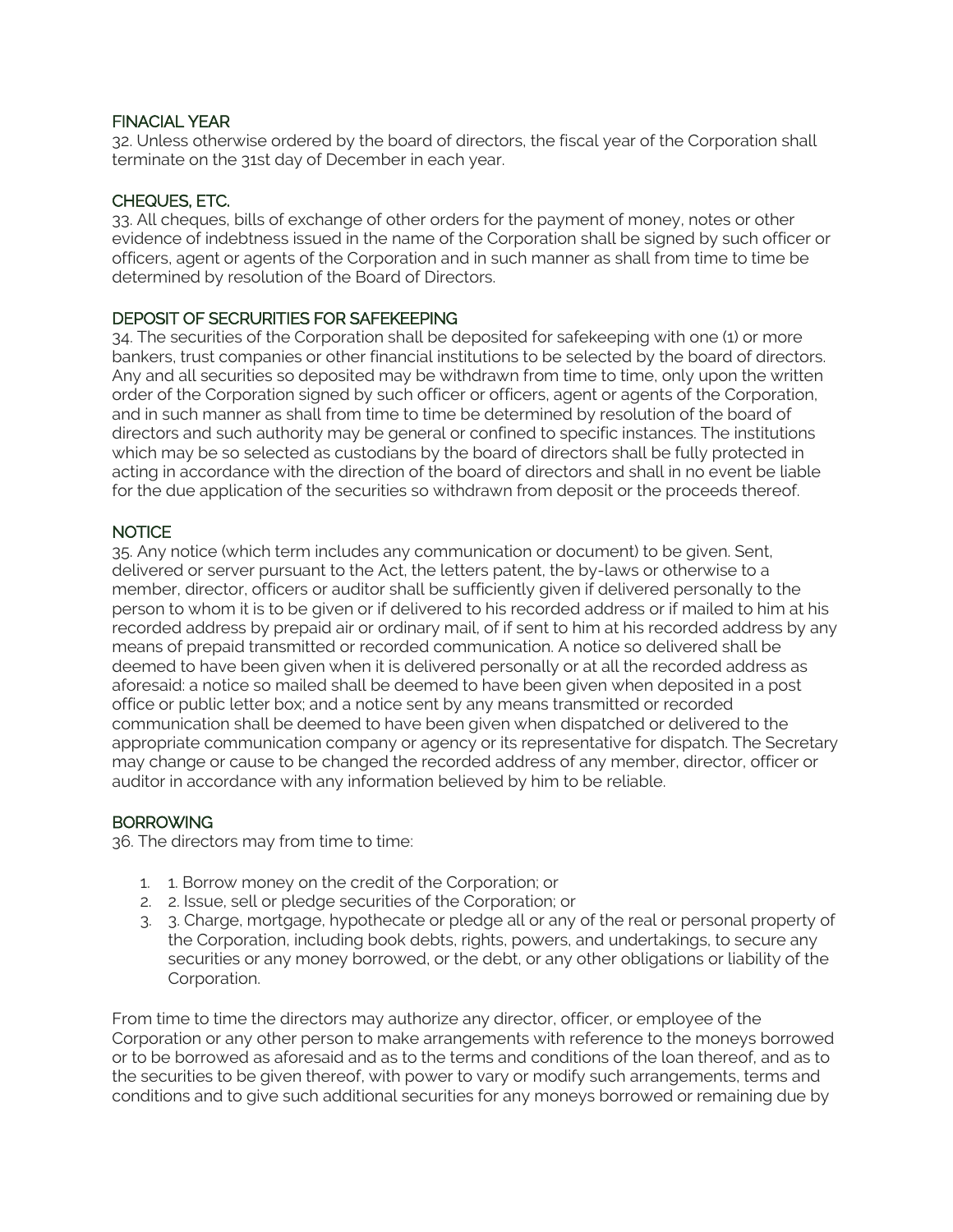the Corporation as the directors may authorize, and generally to manage, transact and settle the borrowing of money by the Corporation.

The Corporation is limited to borrowing money for current operation expenses provided that the borrowing power of the Corporation shall not be so limited if the Corporation borrows on the security of real or personal property.

#### INDEMNITY OF DIRECTORS AND OFFICERS

37. The Corporation hereby consents that each and every director of officer of the Corporation shall be deemed to have assumed office of the express understanding agreement and condition that every director of the Corporation and his heirs, executors and administrators and estate and effects respectively shall from time to time and at all times be indemnified and saved harmless out of the funds of the Corporation from and against: The Corporation may by resolution of Board Members acquire director insurance.

1) all costs, charges and expenses whatsoever, which such director or officer sustains or incurs in or about any action, suit or proceeding which is brought commenced or prosecuted against him or them for and in respect of any act, deed, matter or thing whatsoever, made, done or permitted by him, in or about the execution of the duties of his or their office or offices; and

2) all other costs, charges and expenses which he or they sustain or incur in or about or in relation to the affairs thereof, except such costs, charges or expenses as are occasioned by his or their own willful neglect or default.

#### **AMENDMENTS**

37.01 A by-law passed by the Directors and repeal, amendment or re-enactment thereof, is effective only until confirmed at the next Annual General Meeting or any other meeting of members, and unless confirmed thereat, ceases to have effect at and from that time, and in that case no by-law of the same or like substance has any effect until confirmed at a meeting of the members.

37.02 Subject to the requirements of the Corporation Act, Ontario, the by-laws of the Corporation may be amended at the Annual General Meeting or at any other meeting of members called for the purpose of such amendment, by two-thirds (2/3) majority of votes cast by the members present, in person or by proxy, at such meeting, provided that such members constitute a quorum. Notice of motion to amend, including details of proposed amendments, must be received by the secretary not later than thirty (30) days prior to the Annual General Meeting or any other meeting of the members.

37.03 Notice that a motion to amend the by-laws will be made at a meeting of members shall be mailed by the Secretary to all members in good standing at least fourteen (14) days before the Annual General Meeting or any other meeting of members. Such notice to members shall indicate where and when such amendment may be viewed during the fourteen (14) day period prior to the meeting, if the motion to amend is not attached or included with the notice to the members.

37.04 The members may at the Annual General Meeting or any other meeting referred to in Article 32.01 above, confirm, reject, amend or otherwise deal with any by-law passed by the directors and submitted to the meeting for confirmation, but no act done right acquired under any such by-law is prejudicially affected by any such rejection, amendment or other dealing.